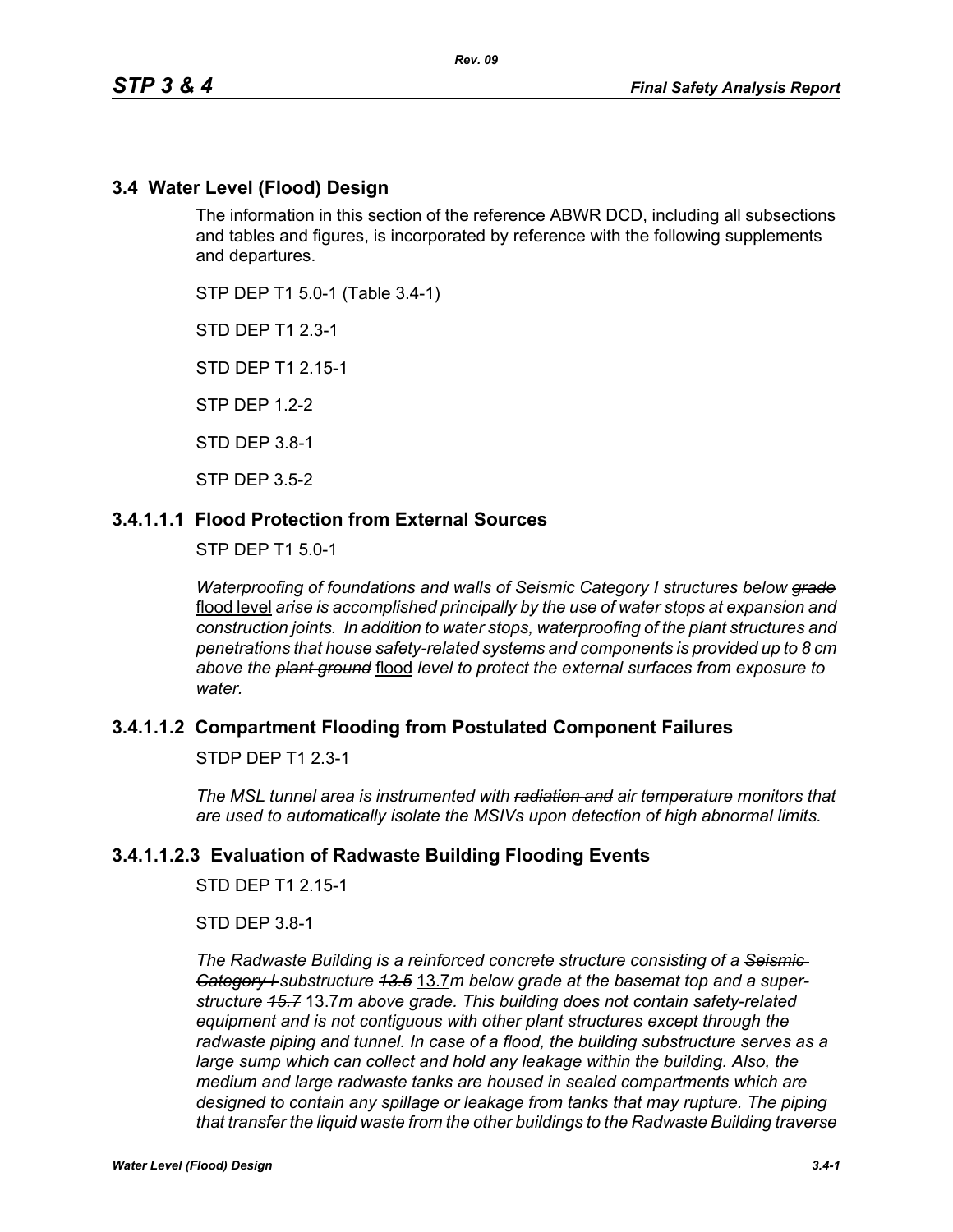*through a tunnel. which runs near (but does not penetrate) the Radwaste Building.* The top of the radwaste tunnel is at grade (Figure 1.2-23e). *at an elevation of 1,500mm, 3m above the basemat slab 1,036cm (Table 3.4-1 ). Seals are provided for all penetrations from the tunnel to prevent building to building flooding.*

*The structural design of this building is such that no internal flooding is expected or will occur under the worst case conditions from those tanks that are isolated by the Seismic Category I compartments*medium and large radwaste tanks.

# **3.4.1.1.2.5 Evaluation of Turbine Building Flood Events**

 $STP$  DFP 12-2

*Circulating Water System and Turbine Building Water System* (TSW) *are the only systems large enough to fill the condenser pit*Turbine Building*; therefore, only these two systems can flood into adjacent buildings.*

*A failure in either of these systems*Circulating Water System *will result in the total flooding of the Turbine Building up to* below *grade.* Another failure in TSW system will result in the total flooding of Turbine Building still within the TSW System equipment room. These are accomplished by leak detectors in a condenser pit and TSW System equipment room, and automatic means to shutdown those systems. *Water is prevented from crossing to other buildings by two means* in the case of the leak detection failure. *The first is a normally closed alarmed door in the connecting passage between the Turbine Building and Service Building. The second is that the radwaste tunnel will be sealed at both ends to prevent water from either entering the tunnel or leaving the tunnel. A large hydrostatic head is prevented by a large non-water-tight truck door at grade to provide a release point for any* flooding *water*.

*Because of the large size of the circulating water system* and the TSW system, *a leak*s *will fill the condenser pit* and the TSW System equipment room *quickly. Monitors were added in the condenser pit* and the TSW System equipment room *of the Turbine Building to provide leak detection and an automatic means to shutdown the Circulating Water System* and TSW System *in the event of flooding in the Turbine Building (Subsections 10.4.5.2.3 and 10.4.5.6).*

# **3.4.2 Analytical and Test Procedures**

STP DEP T1 5.0-1

*Since the design* basis *flood elevation is 30.5 cm below* at El. 40.0 ft (see Subsection 2.4S.2.2), 182.9 cm above *the finished plant grade, there is no dynamic force due to flood. The* the *lateral hydrostatic* and hydrodynamic *pressure on the structures due to the design flood water level, as well as ground and soil pressures, are calculated.*

As discussed in Section 2.4S.4.2.2.4.3, the hydrodynamic force due to the wind-generated wave action on building walls has been calculated as shown in Figure  $3.4 - 1.$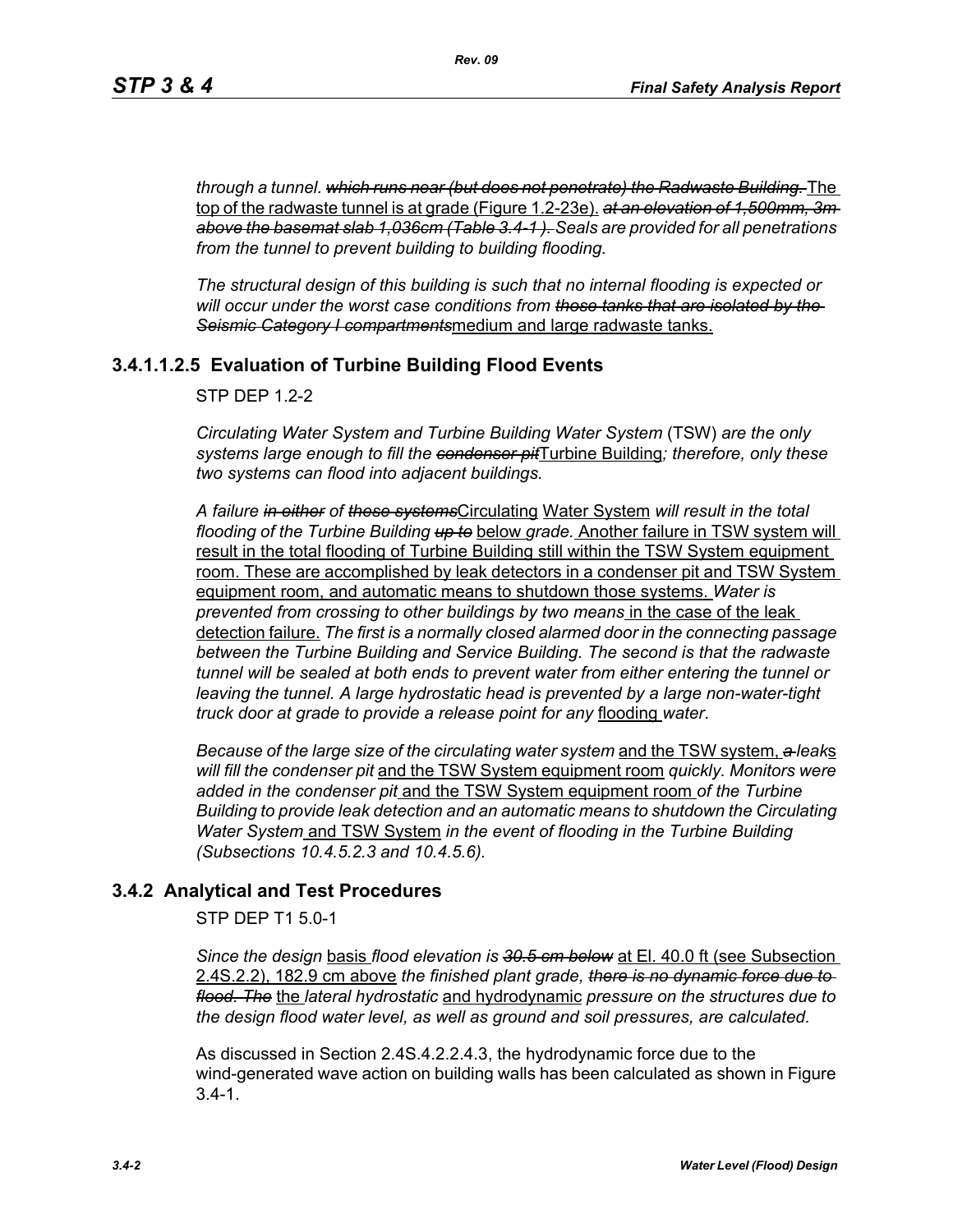Consistent with Standard Review Plan Section 3.4.2 requirements, and the discussion provided in Section 2.4S.4.2.2.4.3, the following criteria will be applied for the design of the safety-related structures:

- *(a)* Flotation stability evaluations shall be based on the buoyancy calculations using the conservatively established design basis flood level of 40'-0" MSL.
- *(b)* The lateral loads on the structural walls and overturning moment on the structure will include the effect of the wave-generated hydrodynamic forces. As such, external walls of the structures shall be capable of resisting the following loads:
	- Hydrostatic force considering a conservatively established design basis flood level of 40'-0" MSL.
	- Hydrodynamic drag force of 44 psf due to flood water flow, applicable to above grade portion.
	- Wind generated wave forces as shown in Figure 3.4-1, applicable to above grade portion.
	- Impact due to a 500 lbs floating debris traveling at 4.72 ft/sec.
- *(c)* Watertight seals protecting the exterior penetrations and seismic gaps against flooding shall be designed to take into account the increase in hydrostatic head due to the design basis flood elevation of 40'-0" MSL.

# **3.4.3 COL License Information**

#### **3.4.3.1 Flood Elevation**

#### STP DEP 3.5-2

The following site specific supplement addresses COL License Information Item 3.5.

The site specific design basis flood elevation is defined as 182.9 cm above grade. The design basis flood is described in Subsection 2.4S.2.

As described in Table 3.4-1 note 3 and 5, all penetrations and doors that penetrate the exterior walls of Seismic Category I Buildings that are located below the design basis flood level are watertight. Therefore all safety-related equipment in these buildings are protected from postulated external floods and satisfy the requirements of GDC 2.

Watertight doors or barriers are provided on the Reactor Building and Control Building to protect the buildings from the external design basis flood. These watertight doors or barriers are considered Seismic Category I components. In order to ensure that the watertight doors and barriers can withstand the ABWR Standard Plant loading requirements, the watertight doors and barriers of the Reactor Building and Control Building will be designed for the more severe of the standard plant and site-specific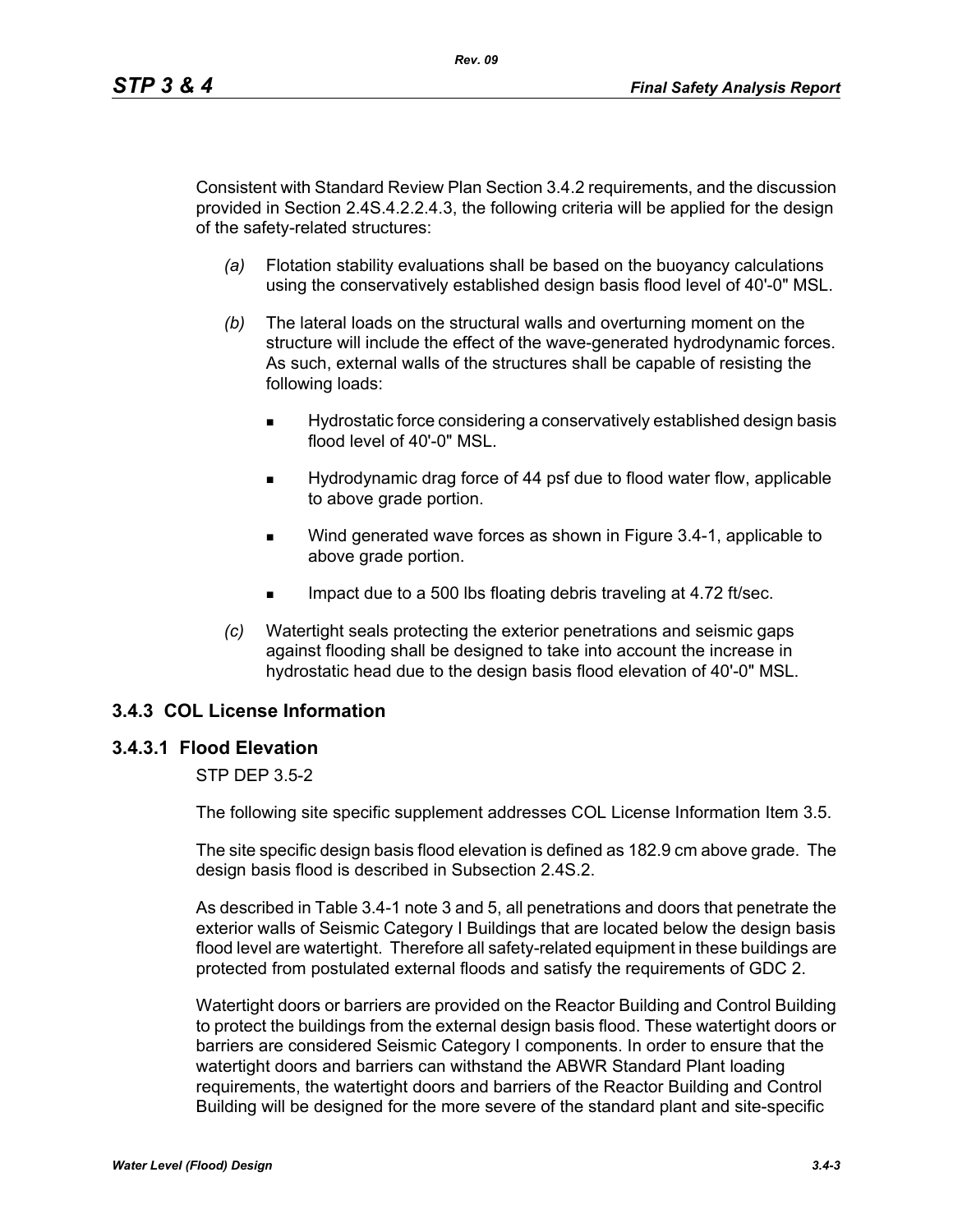loading. Watertight doors shall be designed to meet the Incorporated Barrier requirements of Regulatory Guide 1.102.

The watertight doors or barriers for the Reactor Building consist of the six exterior doors and the exterior Large Equipment Access indicated in Tier 1 Figures 2.15.10h and 2.15.10j. The watertight doors for the Control Building consist of the access doors between the Control Building and the Service Building shown in Tier 1 Figures 2.15.12d, e, and f, the exterior equipment access door shown in Tier 1 Figure 2.15.12g, and an access door between the Control Building and the Service Building shown in Tier 1 Figure 2.15.12g. Each door will be given a unique component ID in the construction drawings.

The locations for watertight doors in the Reactor Building and Control Building include:

| <b>Structure</b>        | <b>Door or Barrier Description</b>                    | <b>Elevation</b> |
|-------------------------|-------------------------------------------------------|------------------|
|                         | Clean Access Area Corridor Entrance                   | B1F (4800 mm)    |
|                         | Diesel Generator A Access                             | 1F (12300 mm)    |
| <b>Reactor Building</b> | Diesel Generator B Access                             | 1F (12300 mm)    |
|                         | Diesel Generator C Access                             | 1F (12300 mm)    |
|                         | <b>East Equipment Hatch Access</b>                    | 1F (12300 mm)    |
|                         | West Equipment Hatch Access                           | 1F (12300 mm)    |
|                         | <b>Large Equipment Access</b>                         | 1F (12300 mm)    |
|                         | HX Area Access at Service Building                    | B3F (-2150 mm)   |
|                         | Electrical Area Access at Service Building            | B2F (3500 mm)    |
| Control Building        | <b>Control Building Access at Service Building</b>    | B1F (7900 mm)    |
|                         | <b>Entrance to Reactor Building Controlled Access</b> | 1F (12300 mm)    |
|                         | <b>Equipment Access</b>                               | 1F (12300 mm)    |

#### **Exterior Watertight Door or Barriers**

The watertight doors are seated such that the force of the water helps maintain the watertight seal. The watertight doors are designed to be leak tight. Watertight doors will be individually engineered assemblies designed by the supplier to satisfy the design basis performance requirements for external flooding. Watertight doors and water stops will allow only slight seepage during an external flooding event in accordance with criteria for Type 2 closures in U.S. Army Corps of Engineers (COE) EP 1165-2-314, "Flood-Proofing Regulations". This criterion will be met under hydrostatic loading of 12 inches of water above the design basis flood elevation per Table 3.4-1, plus drag effects, as required. Water retaining capability of the doors shall be demonstrated by qualification tests for the water head levels. These tests will be completed prior to shipment of the doors. For this purpose a test fixture may be used, with gasket material and cross section, its retainers, and the anvil configuration being identical to that of the full size doors. The test fixture shall have the necessary valving,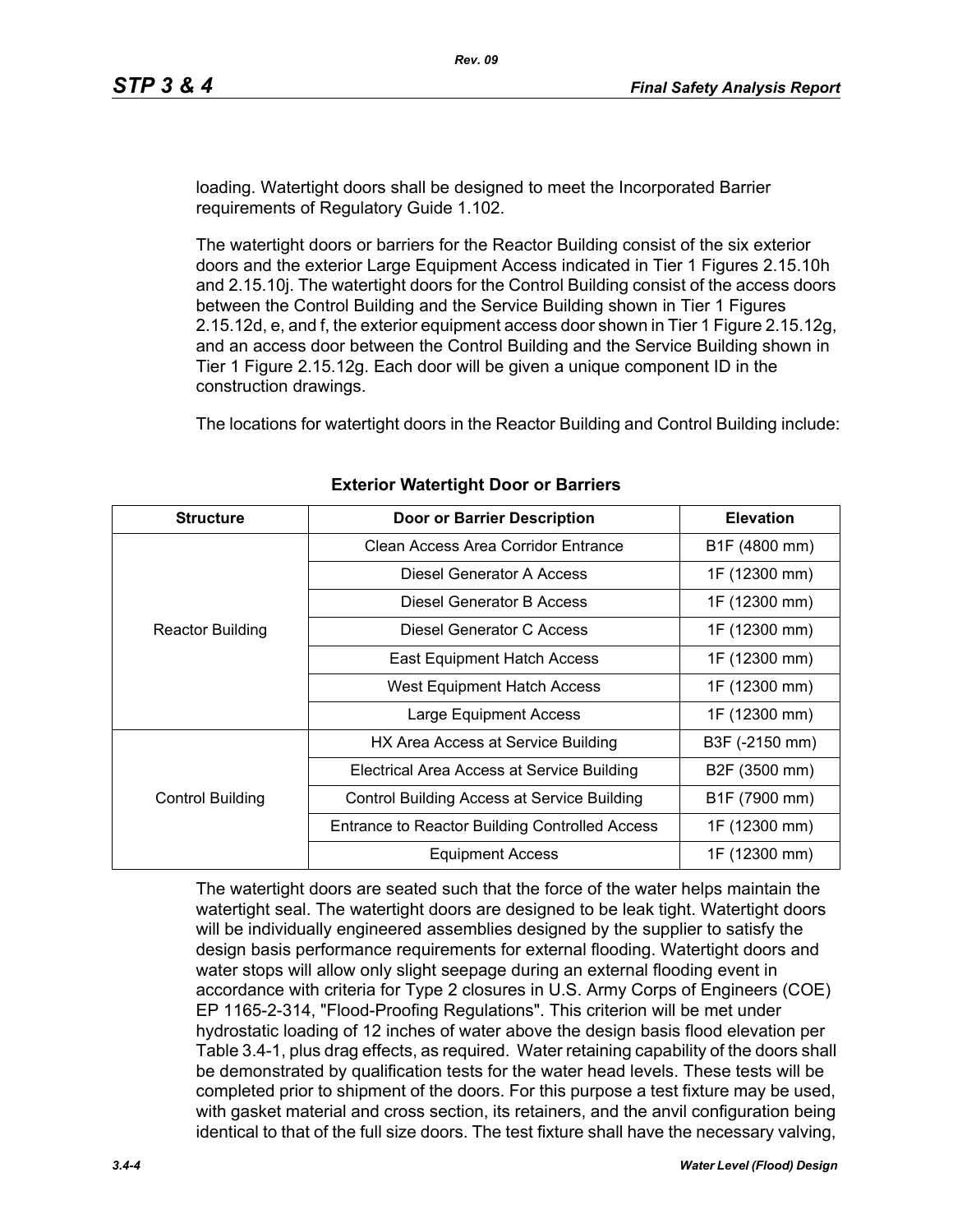pressure gages, flow meters, and instruments for measuring gasket compression. To validate that the door satisfies a Type 2 closure per (COE) EP 1165-2-314, the leakage shall not exceed 0.10 gallon/hour/linear foot of gasket when subjected to 125% of the specified head pressure. The hydrostatic head shall be raised at a rate not more than 1 ft/min. If leaks occur during the rising of the hydrostatic head and the leakage rate begins to diminish as the hydrostatic head increases, the assembly shall be tested at the hydrostatic head where the more substantial leakage was observed.

The joint seals between the Reactor Building and the Control Building below the design basis flood level shall be made using a polyurethane foam impregnated with a waterproof sealing compound. The joint shall also include a redundant water stop at the interior side of the joint.

The seal material and joint seal assembly shall be tested to be watertight when subjected to the maximum anticipated hydrostatic head. The testing program will demonstrate the following:

- The seal material can withstand a movement of  $±25%$  of the gap size or the expected long-term settlement, whichever is larger, in any resultant direction and still be watertight.
- The seal material can compress to 1/3 of its thickness without developing more than 25 psi pressure on the adjacent structures.
- The entire joint seal assembly, including the watertight joint seal and redundant water stop, prevents the total leakage during an SSE event from exceeding that which would cause internal flooding to exceed the height of the flooding protection curbs or raised equipment pads. The total permitted leakage of the joint seal assembly shall be determined for the entire duration of the SSE when subjected, simultaneously, to the maximum anticipated hydrostatic head pressure, the maximum differential displacements due to long term settlement or tilt, and the maximum differential displacements due to SSE.
- The seal material will function as a watertight barrier after being subjected to the maximum displacements due to a SSE and the redundant water stop on the interior side of the joint can withstand the SSE maximum displacements without degradation.

The foregoing requirements will demonstrate that the material is capable of being watertight after the effects of long term settlement or tilt, as well as during normal operating vibratory loading such as SRV actuation and not impact the adjacent structures. Although this will provide margin to accommodate differential displacements from the majority of the movements from short duration extreme environmental loading such as SSE, the seals need not be designed to be watertight during the maximum differential displacements from these extreme environmental loadings.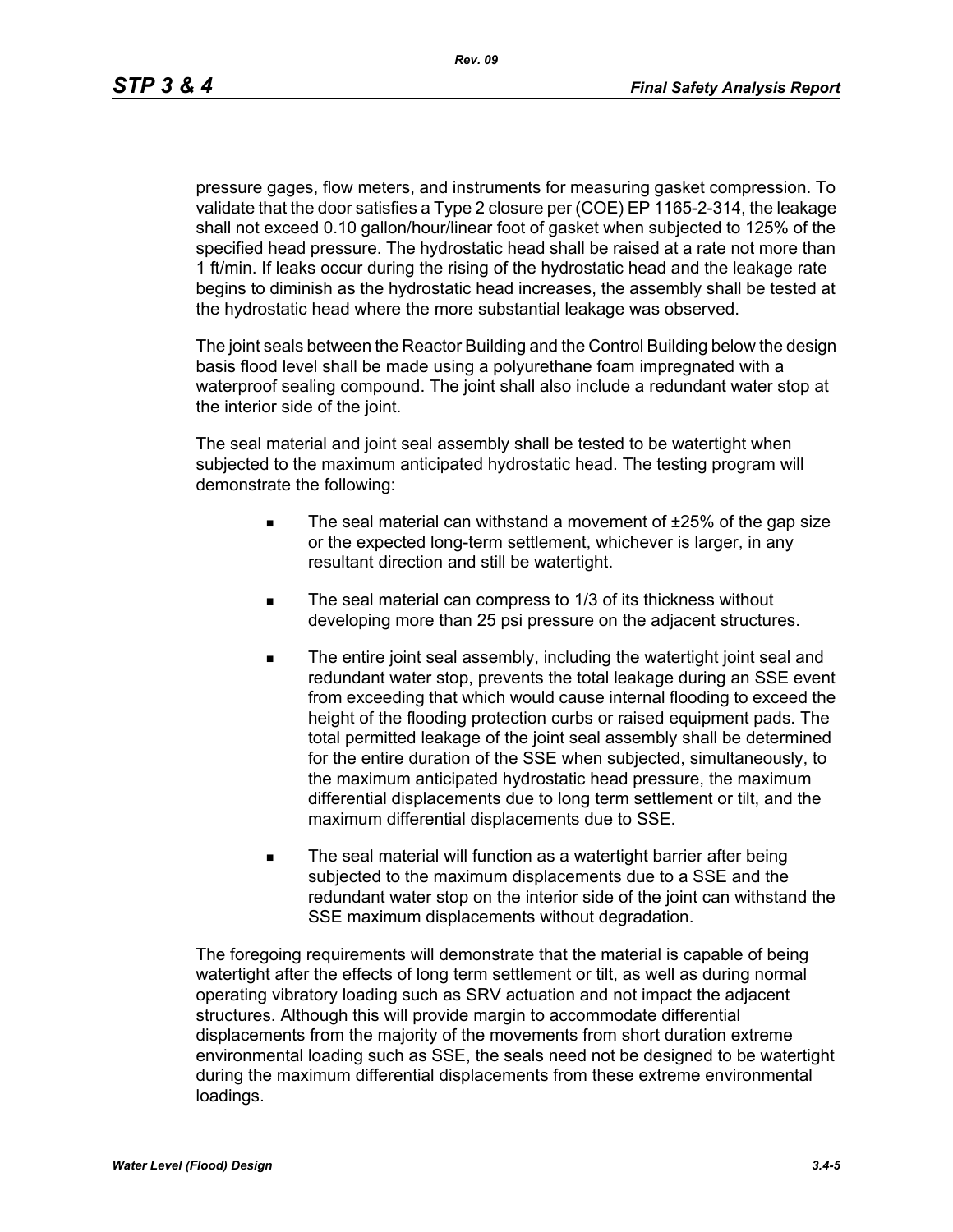*Rev. 09*

The joint seal and interior water stops used to protect the safety-related buildings against external water entry are classified as Seismic Category I with respect to their ability to remain in-place to stop significant water leakage into the safety-related buildings during and after a seismic event. An in-service inspection program will ensure that the joint seal materials do not significantly degrade.

The watertight doors or barriers that are utilized for protection against external flooding are normally closed and are used for egress, as required.

The watertight doors, frames, and all components are designed to the requirements of AISC N690 and SRP Section 3.8.4. The structural steel used for the watertight doors conforms to either ASTM A36, ASTM A992 or ASTM A500 Grade B. The faceplate conforms to ASTN A36 or ASTM A606, Type 4 and the rubber gasket conforms to ASTM D1056 Type 2 Class D. Fabrication of the doors shall meet the requirements of AISC N690. The welding shall meet the requirements of nondestructive testing, personnel qualifications and acceptance criteria contained in AWS D1.1.

The watertight doors shall be designed for the following loads and load combinations (see Section 3H.11 for hurricane winds and hurricane generated missiles):

$$
S = D + W + P_0
$$
  
1.6S = D + E' + P\_0  
1.6S = D + W<sub>t</sub> + P<sub>o</sub>  
1.6S = D + FL + P<sub>o</sub>  
Where:

- S = Normal allowable stresses as defined in AISC N690
- $D =$  Dead Loads
- E' = Loads generated by SSE, per Sections 3H.1 and 3H.2.
- $P_0$  = Loads due to normal operating differential pressure.
- $FL =$  Design basis extreme flood loads, including the hydrostatic load due to flood elevation at 40 ft MSL, the associated drag effects of 44 psf, impact due to floating debris per Section 3.4.2, and hydrodynamic load due to wind-generated wave action per Figure 3.4-1. Figure 3.4-1 shall only be used to calculate hydrodynamic load due to wind-generated wave action. The weight of the water (above ground) due to the flood loads shall be 63.85 pcf in order to include the effects of suspended sediments in the water.
- W = Normal Wind Loads, per Sections 3H.1 and 3H.2.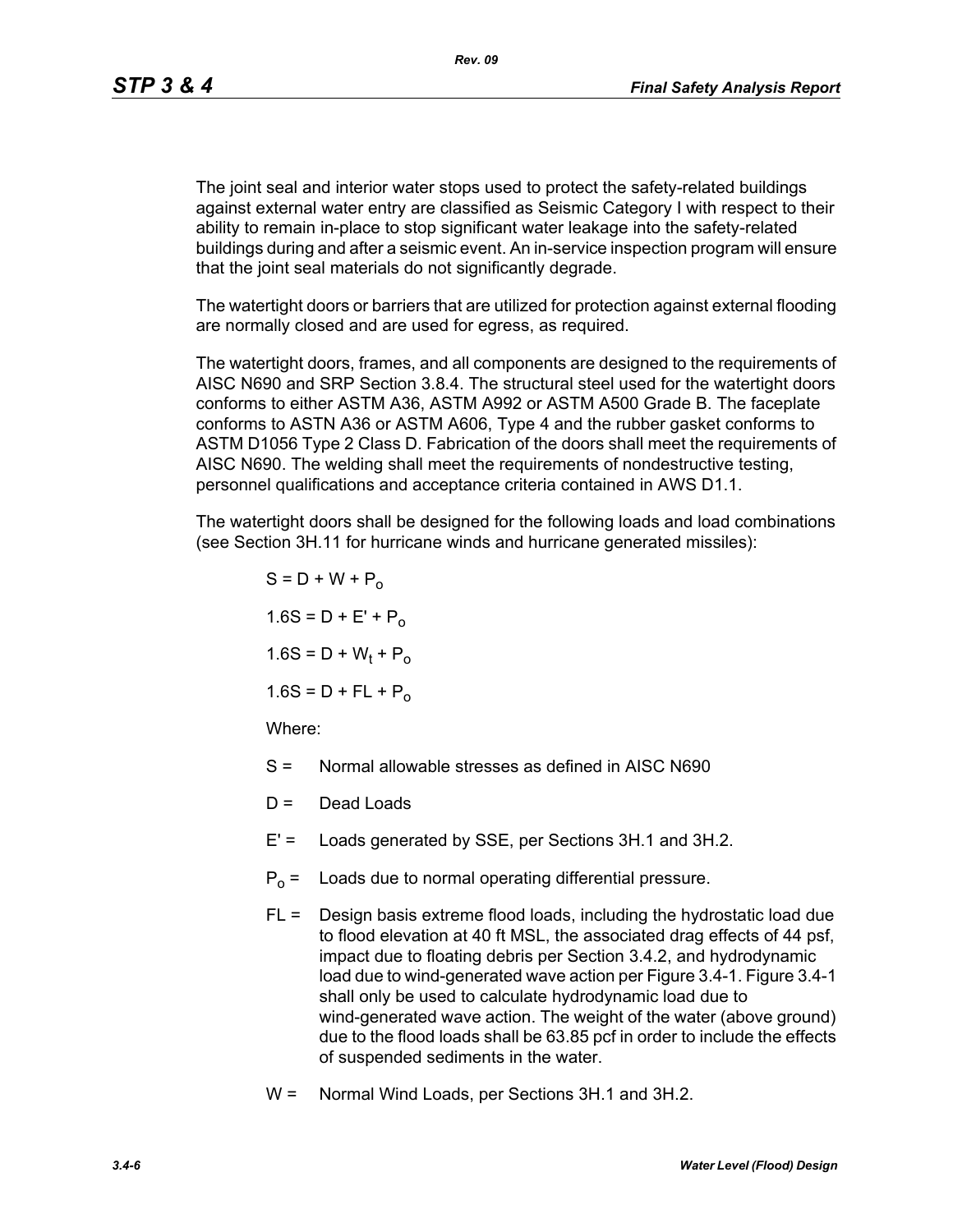$W_t$  = Tornado Loads, per Sections 3H.1 and 3H.2, including wind velocity pressure  $W_w$ , differential pressure  $W_p$ , and tornado-generated missiles (if not protected)  $W_m$ 

The value used for W<sub>t</sub> shall be computed to satisfy the following possible combinations:

 $W_t = W_w$  $W_t$  $= W_p$  $W_t$  =  $W_m$  $W_t$  =  $W_w + W_m$  $W_t$  =  $W_w + 0.5 W_p$  $W_{t}$ =  $W_w + 0.5 W_p + W_m$ 

## **3.4.3.2 Ground Water Elevation**

The following site specific supplement addresses COL License Information Item 3.6.

The site specific ground water elevation is defined in Subsection 2.4S.12. The ground water elevation is lower than 61.0cm below grade.

#### **3.4.3.3 Flood Protection Requirements for Other Structures**

The following site specific supplement addresses COL License Information Item 3.7.

The Ultimate Heat Sink and Reactor Service Water Piping Tunnel have the same flood protection features as other Seismic Category I structures within the scope of the certified design. These design features are addressed in Subsection 3.4.1.1. As described in that Subsection, they are protected from postulated flooding and satisfy the requirements of GDC 2 and the guidance of RG 1.102.

The Ultimate Heat Sink and Reactor Service Water Piping Tunnel are divisionally separated in accordance with Section 3.13 and 3.12. Penetrations that are located below design flood level are watertight thereby preventing an internal flood event from propagating from one division to another.

Watertight doors or barriers are provided on the site-specific Diesel Generator Fuel Oil Storage Vaults to protect the vaults from the external design basis flood. These watertight doors or barriers are considered site-specific Seismic Category I components. Each door will be given a unique component ID in the construction drawings.

The locations of watertight doors for the Diesel Generator Fuel Oil Storage Vaults include: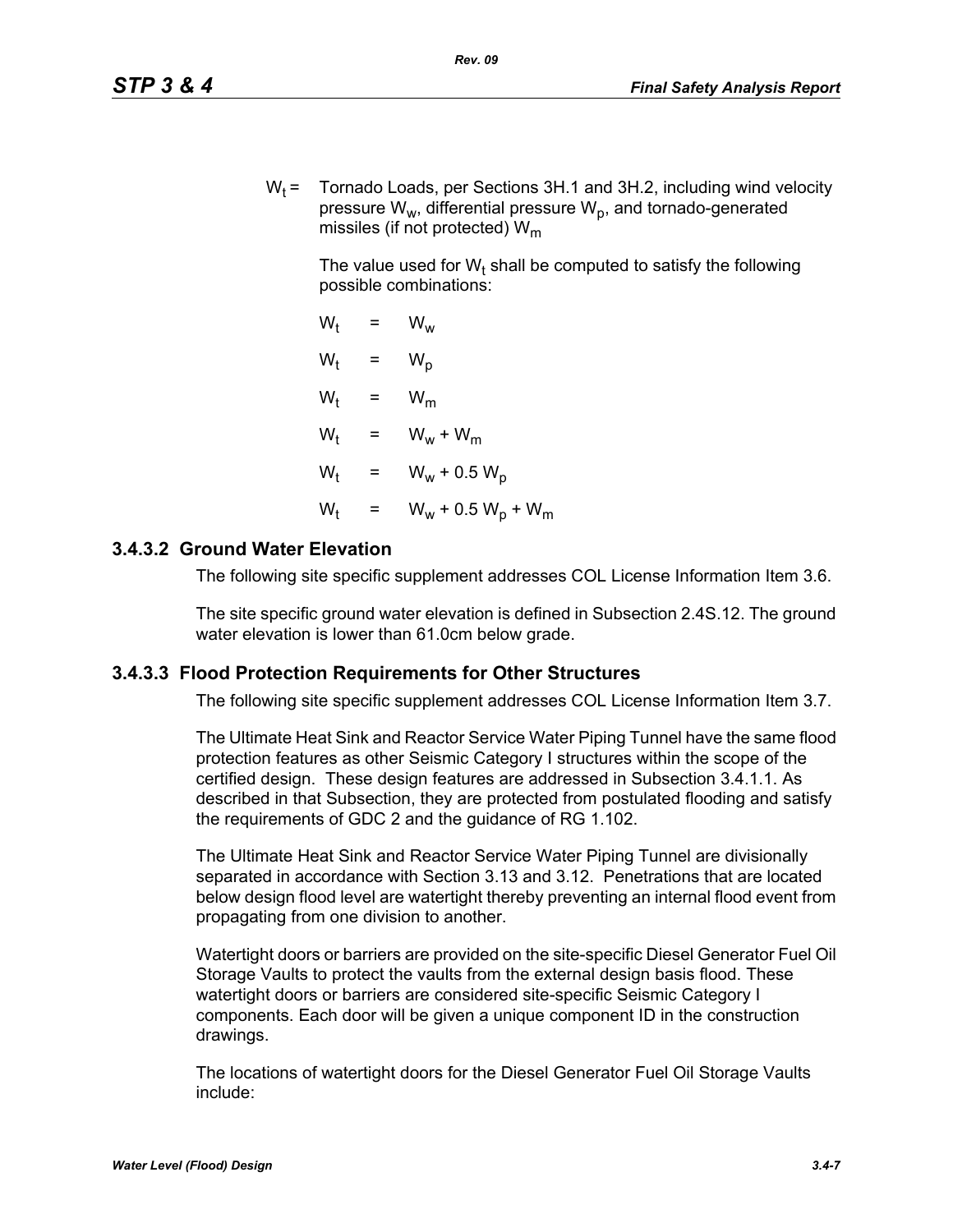| <b>Structure</b>                            | <b>Door Description</b> |  |  |
|---------------------------------------------|-------------------------|--|--|
|                                             | Access to Vault A       |  |  |
| Diesel Generator Fuel<br>Oil Storage Vaults | Access to Vault B       |  |  |
|                                             | Access to Vault C       |  |  |

#### **Exterior Watertight Door or Barrier**

*Rev. 09*

The design requirements for Diesel Generator Fuel Oil Storage Vault watertight doors are similar to the requirements described in Section 3.4.3.1, except that only the site-specific loads are considered, as described in Section 3H.6.4.

## **3.4.3.4 Penetration Seals**

The following site specific supplement addresses COL License Information Item in Subsection 34111

Penetrations located between Seismic Category I building and non-Seismic Category I building or to the outside below site- specific flood elevation are similar to a primary containment penetration. They consist of a steel sleeve embedded in the wall with a closure plate that acts as a seal and as a pipe anchor. The sleeve, closure plate and pipe are welded together to form a highly reliable seal.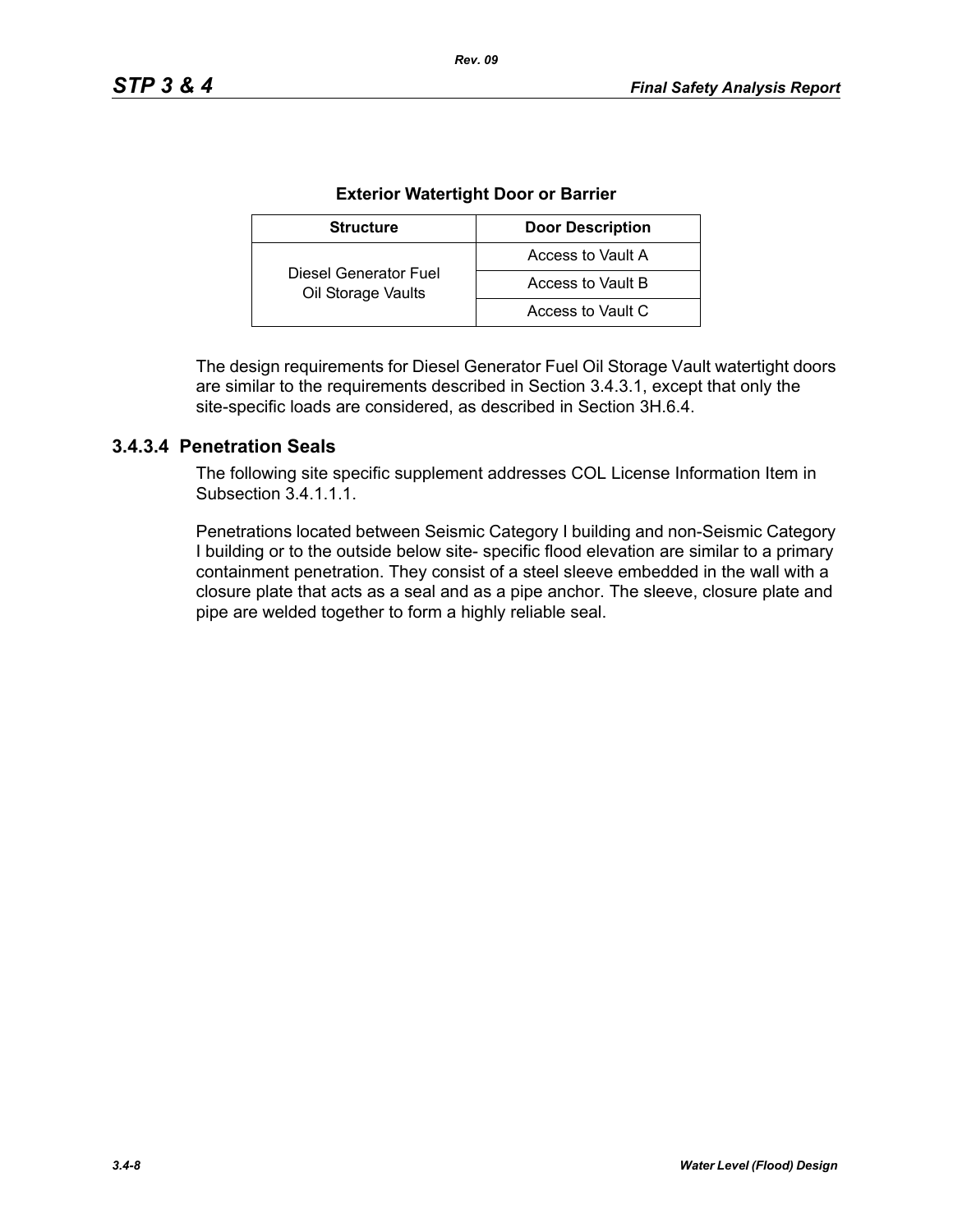| <b>Structure</b>                                                                     | <b>Reactor</b><br><b>Building</b>                                  | <b>Service Building</b>                                                                           | <b>Control Building Building</b>                                          | Radwaste                                                                              | Turbine<br><b>Building</b>                    | <b>Ultimate Heat</b><br>Sink/RSW Pump Oil Storage<br>House (Note 8)                                     | <b>Diesel</b><br><b>Generator Fuel</b><br><b>Vaults</b> |
|--------------------------------------------------------------------------------------|--------------------------------------------------------------------|---------------------------------------------------------------------------------------------------|---------------------------------------------------------------------------|---------------------------------------------------------------------------------------|-----------------------------------------------|---------------------------------------------------------------------------------------------------------|---------------------------------------------------------|
| Design Flood Level 41,695<br>(mm)                                                    | 12,192 mm<br>(40.0 ft)                                             | <del>11,695</del><br>10058 mm<br>(33 ft)<br>(Note 7)                                              | <del>11,695</del><br>12,192 mm<br>40.0 ft)                                | <u>11.695</u><br>10058 mm (33 ft) 10058 mm<br>(Note 7)                                | 11,695<br>(33 ft)<br>(Note 7)                 | 12,192 mm<br>(40.0 ft)                                                                                  | 12,192 mm<br>(40.0 ft)                                  |
| <b>Design Ground</b><br>Water Level (mm)                                             | <u>11,390</u><br>$9,753$ mm<br>(32 ft)                             | 11,390<br>9,753 mm<br>(32 ft)                                                                     | <u> 11,390</u><br>9,753 mm<br>(32 ft)                                     | <u>11,390</u><br>9,753 mm<br>(32 ft)                                                  | <u> 11,390</u><br>9,753 mm<br>(32 ft)         | 9,753 mm<br>(32 ft)                                                                                     | 8,534 mm (28.0<br>lft)                                  |
| Reference Plant<br>Grade (mm)                                                        | 12,000<br>10,363 mm<br>(34ft)                                      | 12.000<br>10,363 mm<br>(34ft)                                                                     | 12,000<br>10,363 mm (34ft)                                                | <u> 12,000</u><br>10,363 mm<br>(34ft)                                                 | 12,000<br>10,363 mm<br>(34ft)                 | 10,363 mm<br>(34 ft)                                                                                    | 10,363 mm (34<br>lft)                                   |
| Top of Base Slab<br>(mm)                                                             | $-8.200$<br>$-9,837$ mm<br>$-32.27$ ft)                            | <del>-2,150 &amp; 3,500 -</del><br>-3,787 mm (-12.42 ft) -9,837 mm                                | $-8.200$<br>$-32.27$ ft)                                                  | -1,500<br>$-3,353$ mm<br>$(-11 ft)$                                                   | 5,300<br>$-4,840$ mm<br>$(-15.88 \text{ ft})$ | 4,267 mm<br>(UHS), -5,486<br>mm (RSW Pump<br>House)<br>14 ft, UHS)<br>-18 ft, RSW<br><b>Pump House)</b> | -914 mm (-3 ft)                                         |
| Actual Plant Grade 12,000<br>(mm)                                                    | Varies between<br>$9,753$ mm $(32 ft)$<br>and 10,973 mm<br>(36 ft) | <u> 12.000-</u><br>Varies between<br>9,753 mm (32 ft) and $9,753$ mm (32 ft)<br>10,973 mm (36 ft) | 12.000<br><b>Varies between</b><br>and 10,973 mm<br>(36 ft)               | 12.000<br>Varies between<br>9,753 mm (32 ft) 9,753 mm (32<br>and 10,973 mm<br>(36 ft) | 12.000<br>ft) and 10,973<br>mm (36 ft)        | Varies between<br>Varies between 9,753 mm (32 ft) 9,753 mm (32<br>and 10,973 mm<br>(36 ft)              | Varies between<br>ft) and $10,973$<br>mm (36 ft)        |
| Building Height-<br>(mm)                                                             | <del>49,700-</del>                                                 | 22,200-                                                                                           | 22,200                                                                    | <del>28.000-</del>                                                                    | <del>54,300-</del>                            |                                                                                                         |                                                         |
| Penetrations Below Refer to Table<br>Design Flood Level 6.2-9<br>(Notes 1 through 4) |                                                                    | None                                                                                              | RCW, RSW and<br>miscellaneous<br>lines, and<br>electrical<br>penetrations | None, except<br>radwaste piping                                                       | Radwaste<br>piping                            | <b>RSW piping and Fuel oil</b><br>electric cables                                                       | transfer piping                                         |

*Rev. 09*

*STP 3 & 4*

 $3.4 - 9$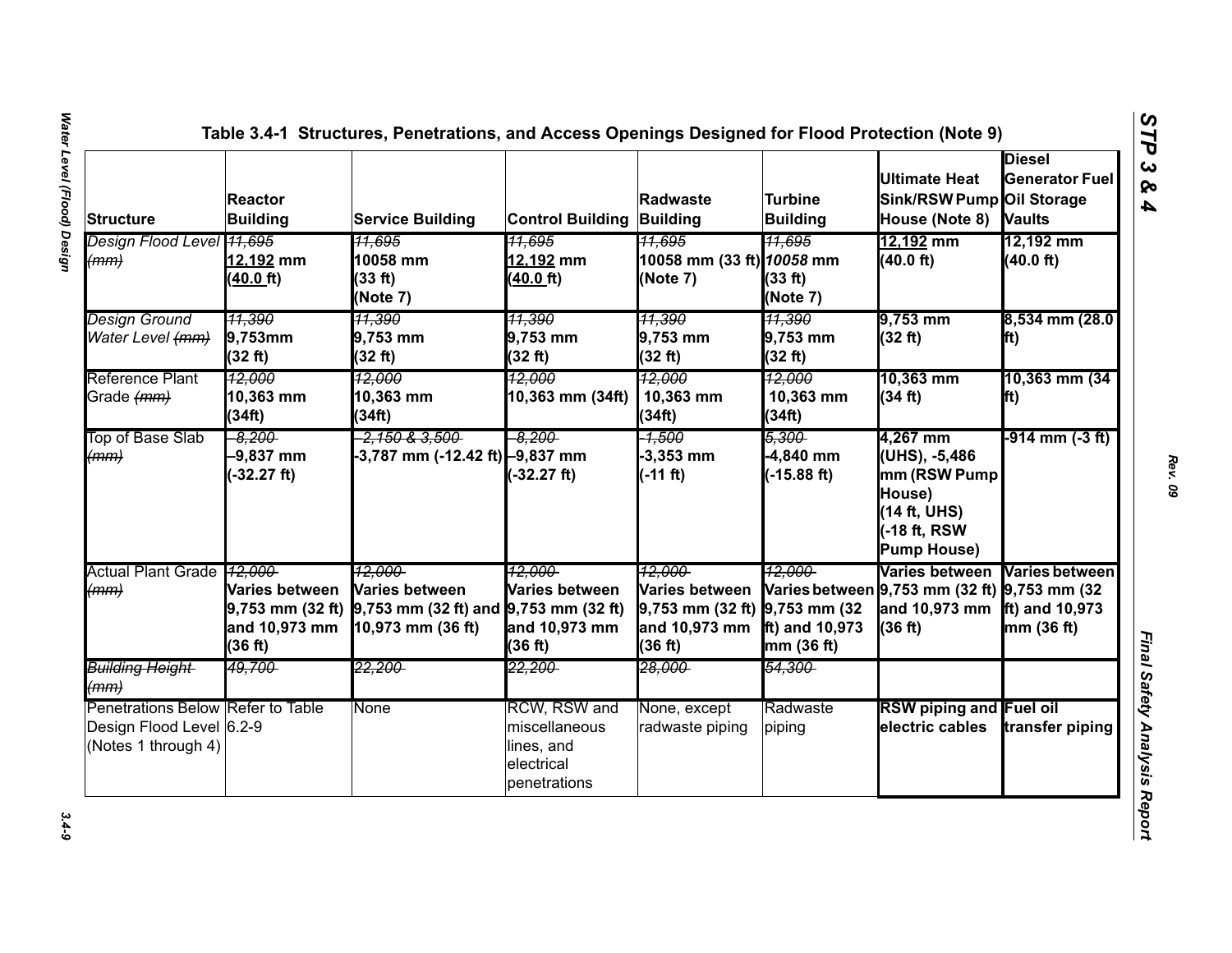| <b>Structure</b>                                                                | <b>Reactor</b><br><b>Building</b>                                                 | <b>Service Building</b>                                                                                                                                                                                                                                                                                                       | <b>Control Building</b>                                                                                                                                                                                                                                      | Radwaste<br>Building | <b>Turbine</b><br><b>Building</b>                          | <b>Ultimate Heat</b><br>Sink/RSW Pump Oil Storage<br>House (Note 8) Vaults | <b>Diesel</b><br><b>Generator Fuel</b> |
|---------------------------------------------------------------------------------|-----------------------------------------------------------------------------------|-------------------------------------------------------------------------------------------------------------------------------------------------------------------------------------------------------------------------------------------------------------------------------------------------------------------------------|--------------------------------------------------------------------------------------------------------------------------------------------------------------------------------------------------------------------------------------------------------------|----------------------|------------------------------------------------------------|----------------------------------------------------------------------------|----------------------------------------|
| <b>Access Openings</b><br><b>Below Design</b><br>Flood Level<br>(Notes 5 and 6) | Access ways to<br>S/B and C/B<br>(Fig. 1.2-4<br>through<br>1.2-8) $@.4.800$<br>mm | Access ways from<br>outside and from R/B, C/B and T/B.<br>(Fig. 1.2-17 through -2,150 mm, (Fig.<br>1.2-20) @ 3,500 mm, 1.2-15)<br>(Fig. 1.2-18)<br><del>Area access ways</del><br>from C/B @-2,150-<br>mm, 3,500 mm, and<br>7,900 mm (Fig. 1.2-<br><b>19)</b><br>Area access way<br>from T/B @<br>3,500 mm (Fig. 1.2-<br>(24) | Hx area access<br>from $S/B$ $@$<br>Area access from<br>S/B @ 3.500 (See<br>Fig. 1.2-18<br>Area access way<br>from S/B @ 7,900<br>mm, (See Fig. 1.2<br>(15)<br><b>Access ways to</b><br>outside, S/B, R/B,<br>and RW/B (See<br>Fig 1.2-17<br>through 1.2-20) | None                 | Access ways<br>from $S/B$ $@$<br>5,300 mm,<br>(Fig 1.2-18) | <b>None</b>                                                                | <b>Access room</b><br>door             |
| Notes:<br>1<br>design flood level.                                              |                                                                                   | Watertight penetrations will be provided for all Reactor, and Control, Turbine and Radwaste Buildings penetrations that are below grade-                                                                                                                                                                                      |                                                                                                                                                                                                                                                              |                      |                                                            |                                                                            |                                        |
|                                                                                 |                                                                                   | 2 The safety-related and non-safety-related tunnels prevent the lines running through them from being exposed to outside ground flooding.                                                                                                                                                                                     |                                                                                                                                                                                                                                                              |                      |                                                            |                                                                            |                                        |
|                                                                                 |                                                                                   | 3 Penetrations below design flood level will be sealed against any hydrostatic head resulting from the design basis flood, or from a moderate<br>energy pipe failure in the tunnel or inside a connecting building.                                                                                                           |                                                                                                                                                                                                                                                              |                      |                                                            |                                                                            |                                        |
| 4<br>surfaces.                                                                  |                                                                                   | Waterproof sealant applied to the building exterior walls below flood level will also be extended a minimum of 150 mm along the penetration                                                                                                                                                                                   |                                                                                                                                                                                                                                                              |                      |                                                            |                                                                            |                                        |
|                                                                                 | that are below grade design flood level.                                          | 5 Watertight doors (bulkhead type) are provided at all Reactor, and Control Building, and Diesel Generator Fuel Oil Storage Vault access ways                                                                                                                                                                                 |                                                                                                                                                                                                                                                              |                      |                                                            |                                                                            |                                        |
|                                                                                 |                                                                                   |                                                                                                                                                                                                                                                                                                                               |                                                                                                                                                                                                                                                              |                      |                                                            |                                                                            |                                        |

- 
- 
- 
- 
- 
- 

*3.4-10*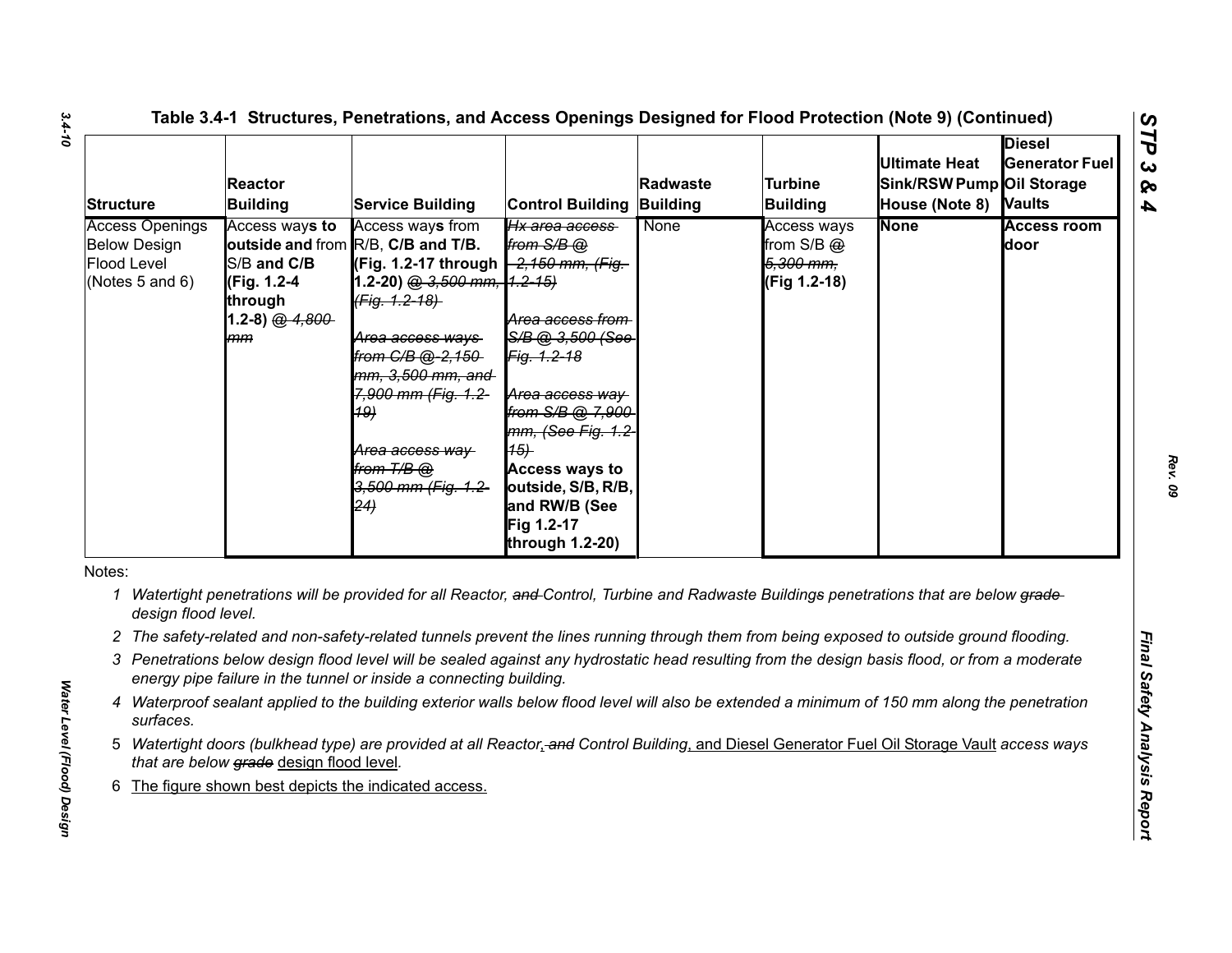- The Distribution Buriding and Service Building and all also meet the flood design inspection of ASCE 7.06. The Radioaste Suiding-shieles the state of the Control of the Distribution of Service In the Service of the UHS.<br>
2
- 
- 

*STP 3 & 4*